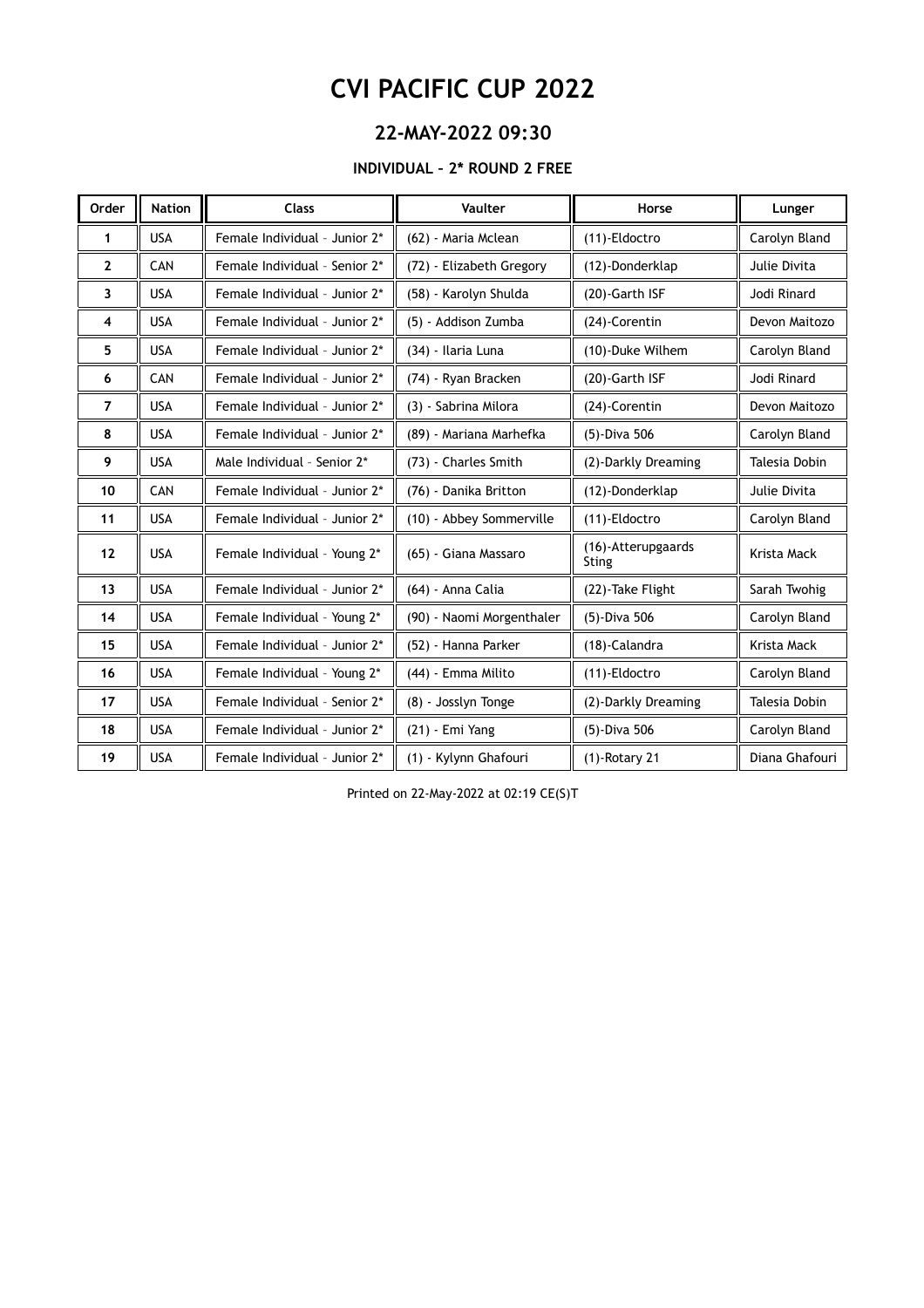### **22-MAY-2022 10:40**

| Order          | <b>Nation</b> | <b>Class</b>                  | <b>Vaulter</b>           | Horse             | Lunger        |
|----------------|---------------|-------------------------------|--------------------------|-------------------|---------------|
| 1              | <b>USA</b>    | Male Individual - Senior 3*   | (69) - Gabe Aniello      |                   | Julie Divita  |
| $\mathbf{2}$   | <b>CAN</b>    | Male Individual - Senior 3*   | (71) - Talmage Conrad    | (12)-Donderklap   |               |
| 3              | <b>USA</b>    | Female Individual - Senior 3* | (51) - Siddartha Kreaden | $(17)$ -Avon      | Sarah Twohig  |
| 4              | <b>USA</b>    | Female Individual - Senior 3* | (4) - Kalyn Noah         | (24)-Corentin     | Devon Maitozo |
| 5              | <b>USA</b>    | Female Individual - Senior 3* | (43) - Caroline Morse    | (18)-Calandra     | Krista Mack   |
| 6              | <b>USA</b>    | Male Individual - Senior 3*   | (36) - Daniel Janes      | (5)-Diva 506      | Carolyn Bland |
| $\overline{7}$ | <b>CAN</b>    | Female Individual - Senior 3* | (75) - Shaina Hammond    | (20)-Garth ISF    | Jodi Rinard   |
| 8              | <b>USA</b>    | Female Individual - Senior 3* | (38) - Emily Rose        | (11)-Eldoctro     | Carolyn Bland |
| 9              | <b>USA</b>    | Female Individual - Senior 3* | (40) - Dusti Hausman     | (14)-Pino del Rio | Julie Divita  |
| 10             | <b>CAN</b>    | Female Individual - Senior 3* | (20) - Averill Saunders  | (5)-Diva 506      | Carolyn Bland |
| 11             | <b>USA</b>    | Female Individual - Senior 3* | (39) - Tessa Divita      | (14)-Pino del Rio | Julie Divita  |
| 12             | <b>USA</b>    | Female Individual - Senior 3* | (11) - Kimberly Palmer   | $(6)$ -Zygo       | Jill Palmer   |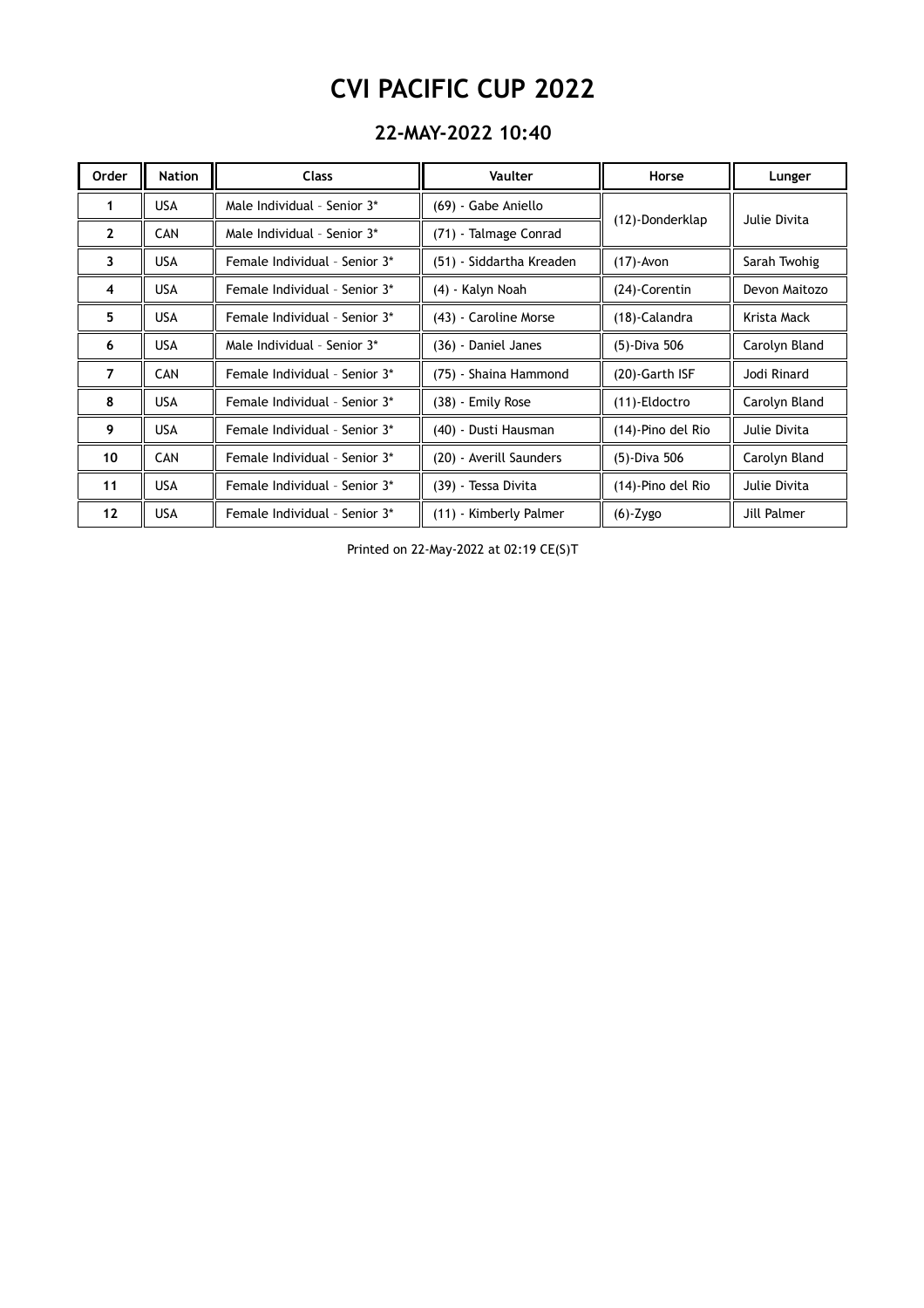### **22-MAY-2022 11:50**

| Order | <b>Nation</b> | Team                          | Horse         | Lunger      |
|-------|---------------|-------------------------------|---------------|-------------|
|       | USA           | Aria DESHPANDE / Peyton DALEY | (18)-Calandra | Krista Mack |